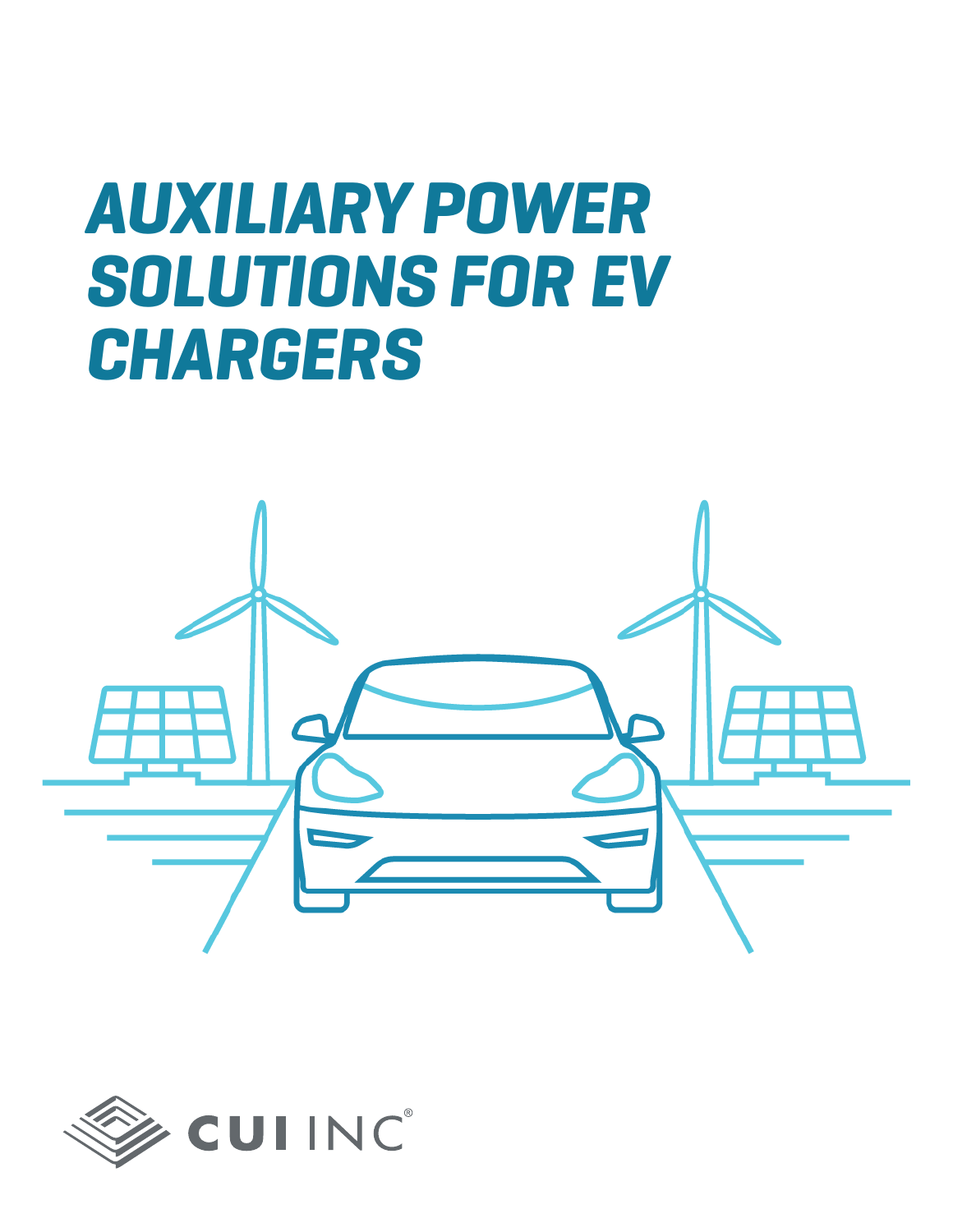

> *One of the biggest changes that is already under way is the move from fossil fuel vehicles to cleaner and more efficient electrically propelled vehicles (EV). While there is much work to be done within the vehicles themselves, the provision of a sufficient number of charging stations globally is challenging industry and governments.*

> *Range anxiety – the fear of becoming stranded – and the time taken to charge an EV are often cited as reasons that sales of EVs are lower than hoped for. Clearly, solving this challenge is going to have a huge benefit for automakers, the driving public, and the environment.*

> *In this technical article we will take a detailed look at the types of chargers being developed and rolled out and consider the power needs for each of the key features.*

## *BACKGROUND*

Some of the very first vehicles ever made were electric. However, that changed when the electric starter was invented. This brought internal combustion engine (ICE) vehicles to the forefront while electric vehicles were consigned to history. During the oil crisis in the early 1970s and the Californian Zero Emission Mandate during the 1990s, there was renewed interest in electric vehicles, but they did not become mainstream.

In recent years, new battery technologies have emerged. Coupled with widespread environmental concerns and a customer base seeking cleaner alternatives to fossil fuels, electrically powered vehicles are finally becoming a viable technology.

The market is maturing rapidly but remains in its early stages and a variety of vehicle types are available. Hybrid vehicles contain both ICE and electric motors, which may be designed such that either one or both are used for propulsion. Pure battery types are wholly electric and reliant upon the charge stored in the battery to travel. Broadly speaking, the market can be split into two sections – the hybrid types that charge their own battery using the ICE(HEV, MHEV) and the types that can be plugged in to charge (BEV, PHEV).

As battery technology improves and EVs become more efficient, their range is increasing and starting to approach that of an ICE vehicle. Many of the most common journeys, like the daily commute, can be made without recharging. Nonetheless, range anxiety relating to making longer trips in an EV remains a hurdle, preventing many customers from adopting the new technology. When an ICE vehicle runs low on fuel it is simple and quick to refuel at a traditional gas station. Charging the battery in an electric vehicle, on the other hand, can take many hours depending upon several factors including the state of charge, battery capacity, charger type and so on. Clearly, in-journey charging of several hours is hugely impractical and so EVs are more frequently charged 'at destination' – whether that is a short top-up at the shopping mall, an all-day charge at the workplace, or overnight at home.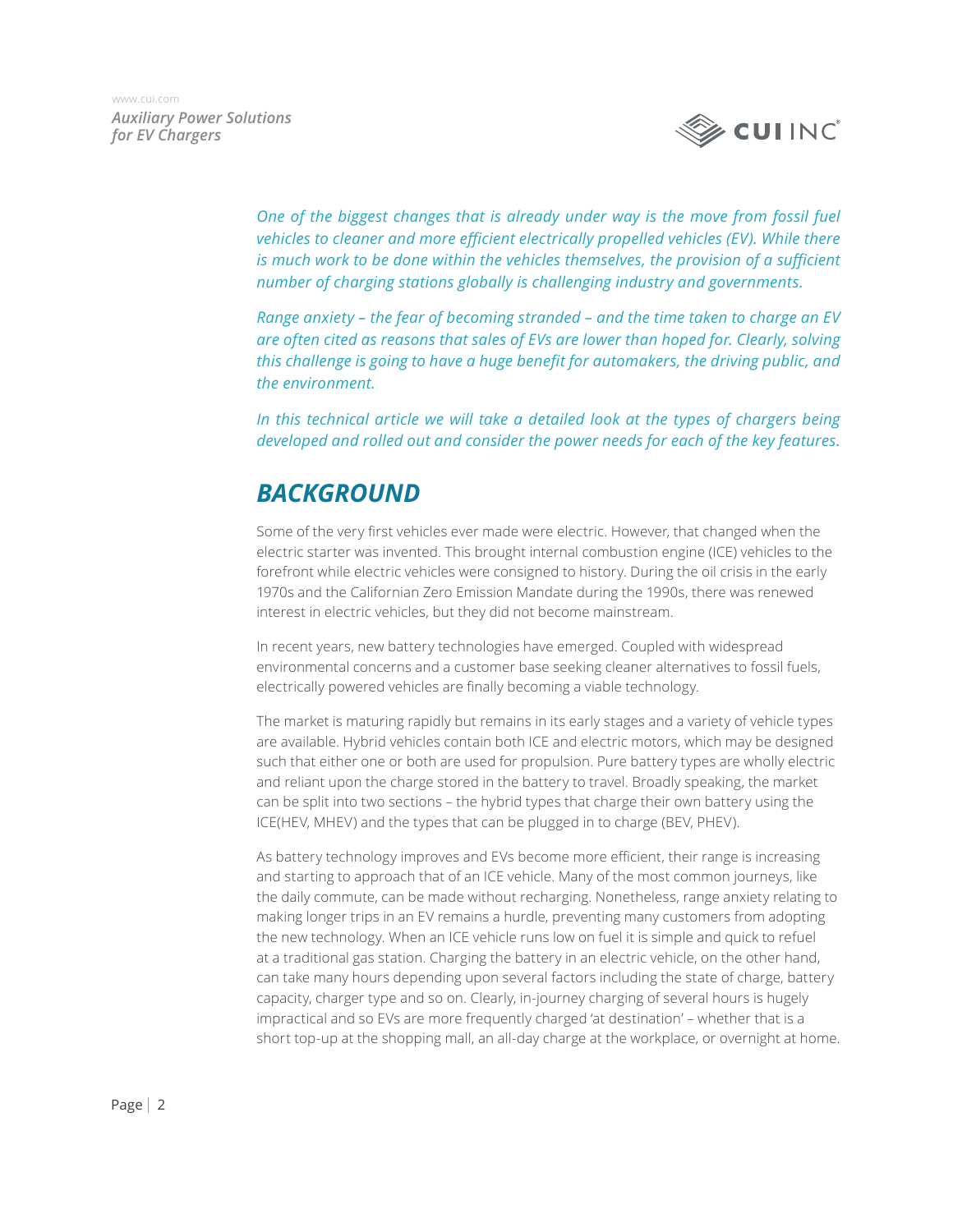

### *OVERVIEW AND MARKET FOR EV CHARGERS*

The market for EV charging is driven by sales of EVs themselves and, more specifically, sales of the types that can be plugged in to charge – namely BEV and PHEV. According to a recent report by McKinsey & Company, the 8 million or so BEV and PHEV on our roads in 2020 will have grown significantly to around 120 million by 2030.



#### **ELECTRIC VEHICLE ADOPTION BASE CASE (in millions)**

With 18 million BEV / PHEV in the US by 2030 and around 13 million chargers, there will be a charger for every 1.38 vehicles. In the EU, EV drivers will be somewhat less well served with 15 million chargers for their 29 million vehicles – one charger for every 1.87 vehicles – although the more compact geography may well go some way to making up for this.

If we use McKinsey & Company's figure of 20 kWh per 100 km (~60 miles) then the 18 billion kWh of charging capacity required in 2020 will show a similar level of growth to 271 billion kWh by 2030, with a five-fold increase by mid-decade and a further tripling of demand in the latter half of the decade. While these figures are staggering, put into context, 280 billion kWh is around 8% of all energy demand in the US.

During the early stages of EV growth, most of the charging will be done at home, especially in the US and Europe. While the situation moving forward will depend upon many factors, there will be a gradual shift towards charging EVs at work, beside the highway, and other public spaces over time.

*Figure 1: By 2030, it is estimated that there will be around 120 million BEV and PHEV vehicles on the road [Source: McKinsey & Company]*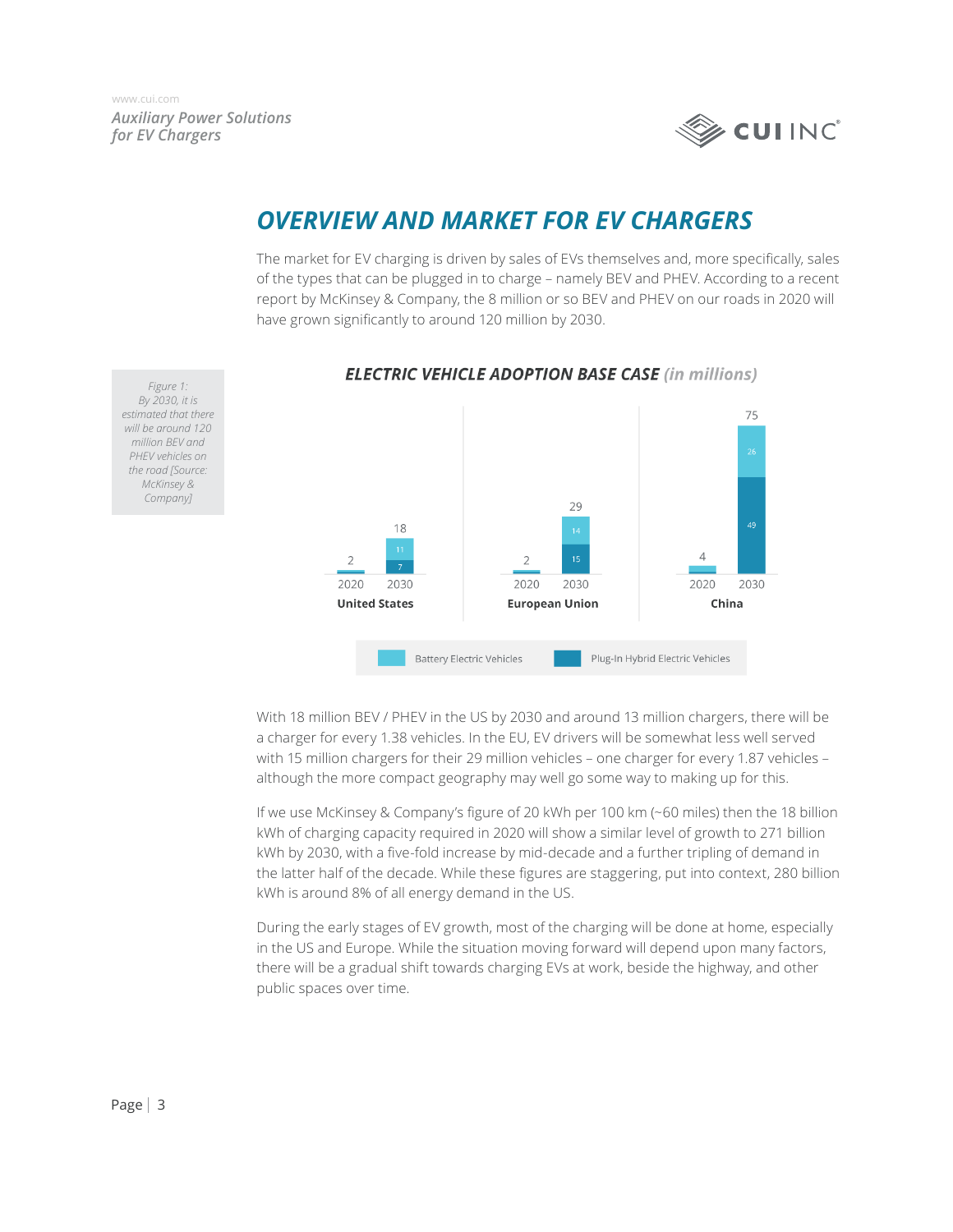

The types of chargers deployed will depend upon how the technology evolves, where the charging is done and, the available power at that location. While there is much discussion about the dc-driven 'fast chargers' that can recharge vehicles in minutes, due to the large installation and maintenance costs along with high power and voltage requirements, these are only viable in certain locations and will remain in the minority – especially in the US.

## *AC vs DC CHARGING*

Given the different charging locations and power feeds, it comes as no surprise that there will be different types of chargers deployed. The primary delineation will be by the type of power supplied to the vehicle, and the power that is able to be delivered.

| <b>Depiction</b>                                                            | Charger<br>Level | <b>Power Ratings</b>              |
|-----------------------------------------------------------------------------|------------------|-----------------------------------|
| $\overset{AC}{\longrightarrow}$<br>Control &<br>Communication<br>$\bigodot$ | $\overline{1}$   | AC (120 V)<br>Up to 1.9 kW        |
| AC<br>Control &<br>Communication 6                                          | $\overline{2}$   | AC (208 - 240 V)<br>Up to 19.2 kW |
| AC<br>DC<br>Control &<br>Communication<br>Cable connected to charger        | $\mathfrak z$    | DC (600-1000 V)<br>Up to 400 kW   |

*Figure 2: Charging piles are generally classified into three types*

*Auxiliary Power Solutions* 

*for EV Chargers*

[www.cui.com](https://www.cui.com)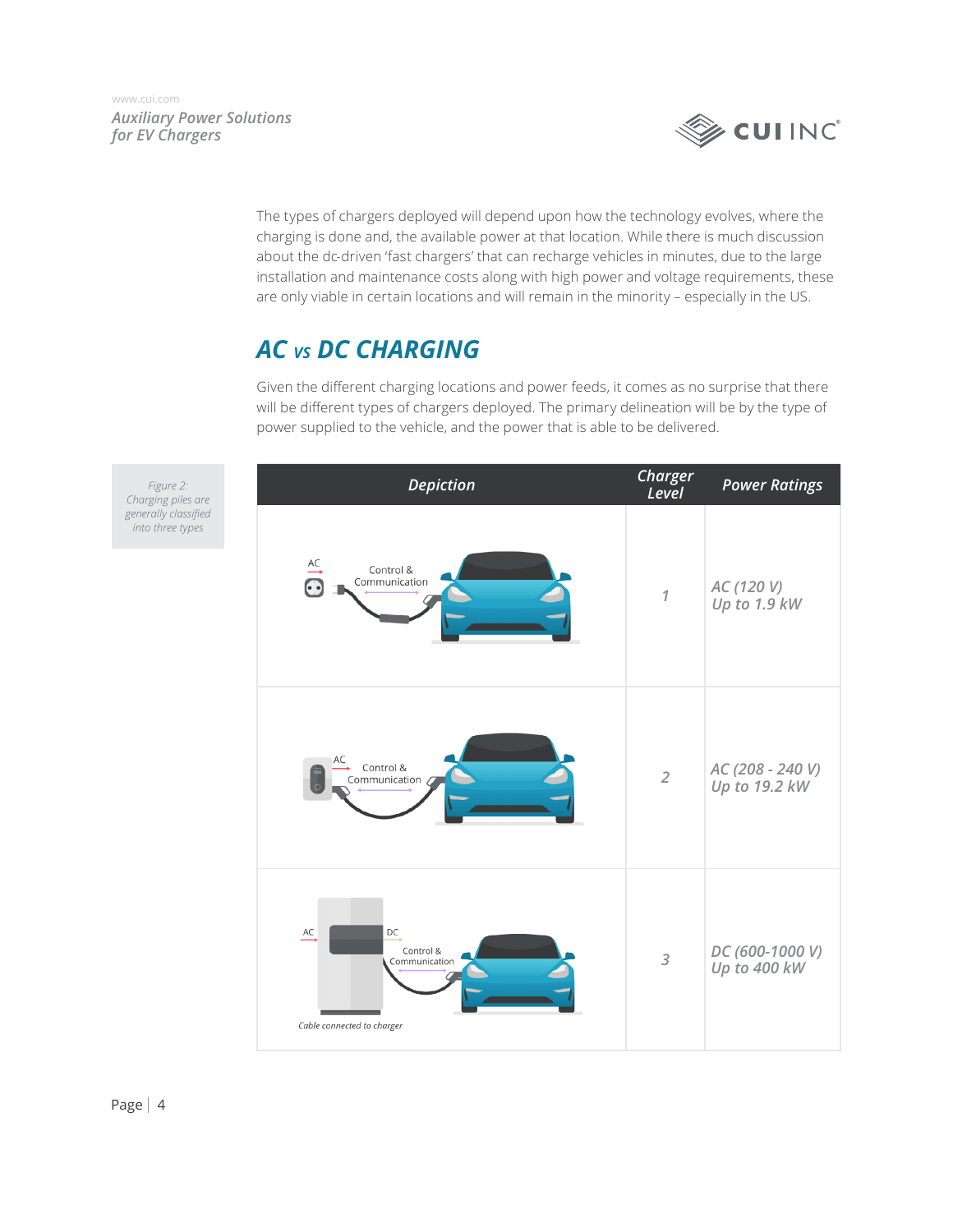

Within the industry several standards have emerged that define different levels of charging station. A common standard is SAE J1772, published by SAE International, which defines four charger levels:

- Ac level 1 specifies a 120 V ac voltage capable of up to 16 A or 1.9 kW
- Ac level 2 specifies 208 to 240 V ac voltage station capable of up to 80A or 19.2 kW
- Dc level 1 specifies a dc voltage up to 1000 V and 80 A or 80 kW
- Dc level 2 specifies a dc voltage up to 1000 V and 400 A or 400 kW

Dc levels 1 and 2 are often referred to jointly as level 3 or as dc fast chargers. Other standards exist which define similar but different voltage and power levels.

Batteries can only be charged by dc and mains grids are always ac so at some point in the electrical powertrain, a conversion (rectification) is required. With the higher-powered dc chargers, this conversion is done within the charging pile, meaning that dc power is supplied to the vehicle. This is normally fed directly into the battery management system (BMS) which then manages and monitors the charging of the battery.



*Figure 3: The primary difference between ac and dc charging is where the ac-to-dc conversion is performed*

> With ac charging, there is no rectification within the charging pile, so ac power is supplied to the vehicle. An on-board charger (OBC) then rectifies this voltage and, if necessary, changes the voltage level to be suitable for the BMS / battery string.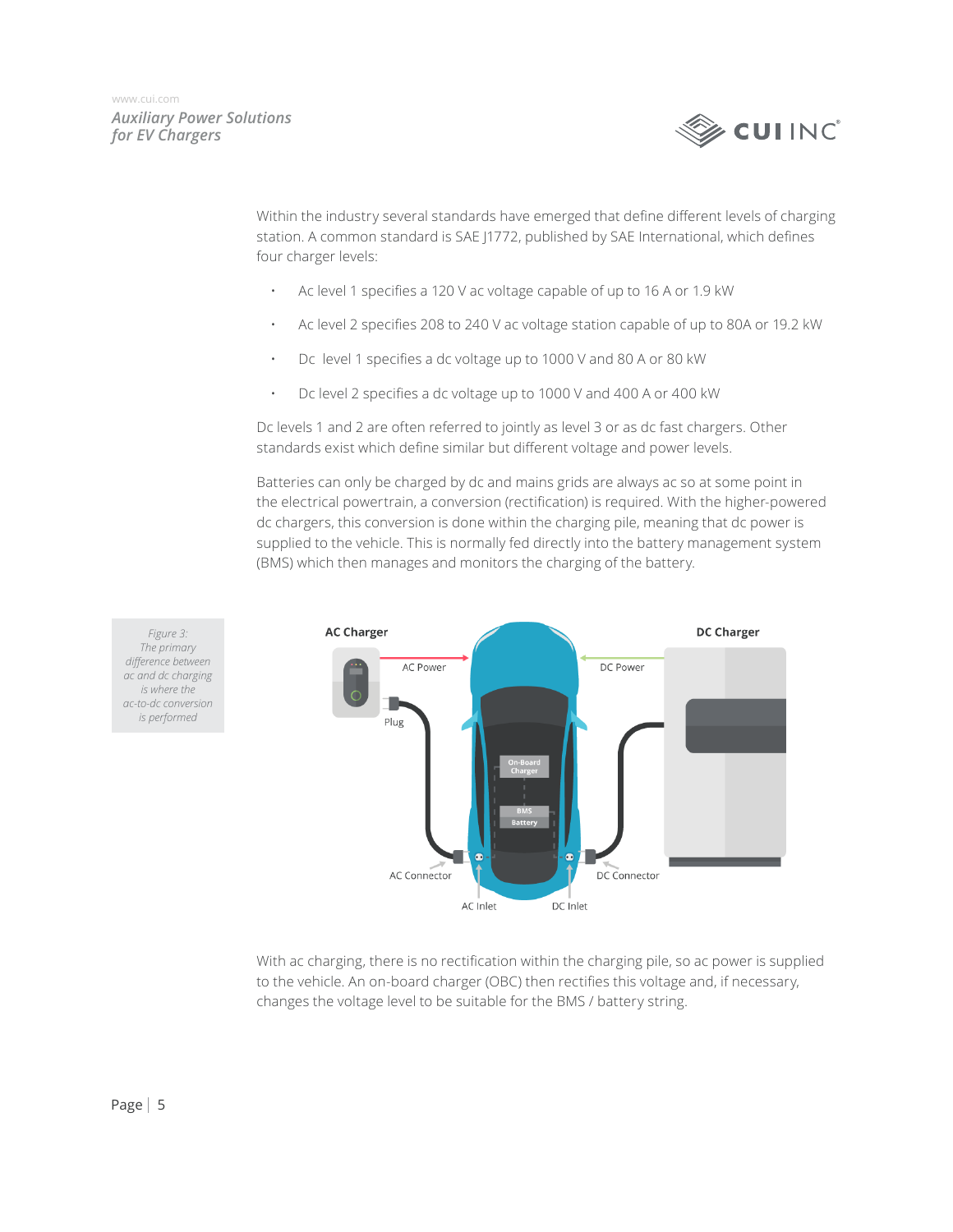

> While ac charging piles are simpler and less expensive, the drawback is the need for the OBC as this adds weight to the vehicle, thereby reducing its range. With the very cramped spaces in modern vehicles, finding space to fit an OBC can be a challenge and in all cases, power density must be as high as possible. This can lead to operation at elevated temperatures which stresses components and, because the OBC (by definition) goes everywhere the vehicle does, the unit is subject to shock and vibration on every journey.

Dc charging piles do, in theory, remove the need for an OBC although, at least for now, most vehicles are OBC-equipped with a bypass function so the dc is not rectified needlessly. The inclusion of the OBC is useful in case the only available charging station within range is an ac pile.

Given the amount of energy stored in vehicles which may spend much of their time parked either at home or work, energy companies are sensing the opportunity to tap into this reserve power as a way of load balancing the grid, helping to reduce the need for additional power generation capacity. During times of peak demand / higher electricity cost, the vehicle would deplete its battery to power a home or contribute to the grid. When electricity prices fall, typically overnight, then the vehicle would recharge its battery, ready for the morning commute.

While in the early stages, using the energy stored in vehicle batteries requires a bidirectional charger / inverter that also allows power to be returned to the grid.

## *CHARGING STANDARDS AND CONNECTIVITY*

As with almost all emerging technologies, a variety of competing standards exist for vehicle charging. Currently, there are three primary charging protocols available that cover the communication with the vehicle and the connector type.

- CHAdeMO (charge de move)
	- Started in Japan in 2010
	- Comprised of the main Japanese automakers including Honda, Nissan, Toyota, and some EU companies
	- Protocols are based upon IEC6185 / IEC62196 including the definition of a standard-specific connector
	- Currently, up to 400 kW / 1000 V is supported although a collaboration with the China Electricity Council (CEC) could push this to 900 kW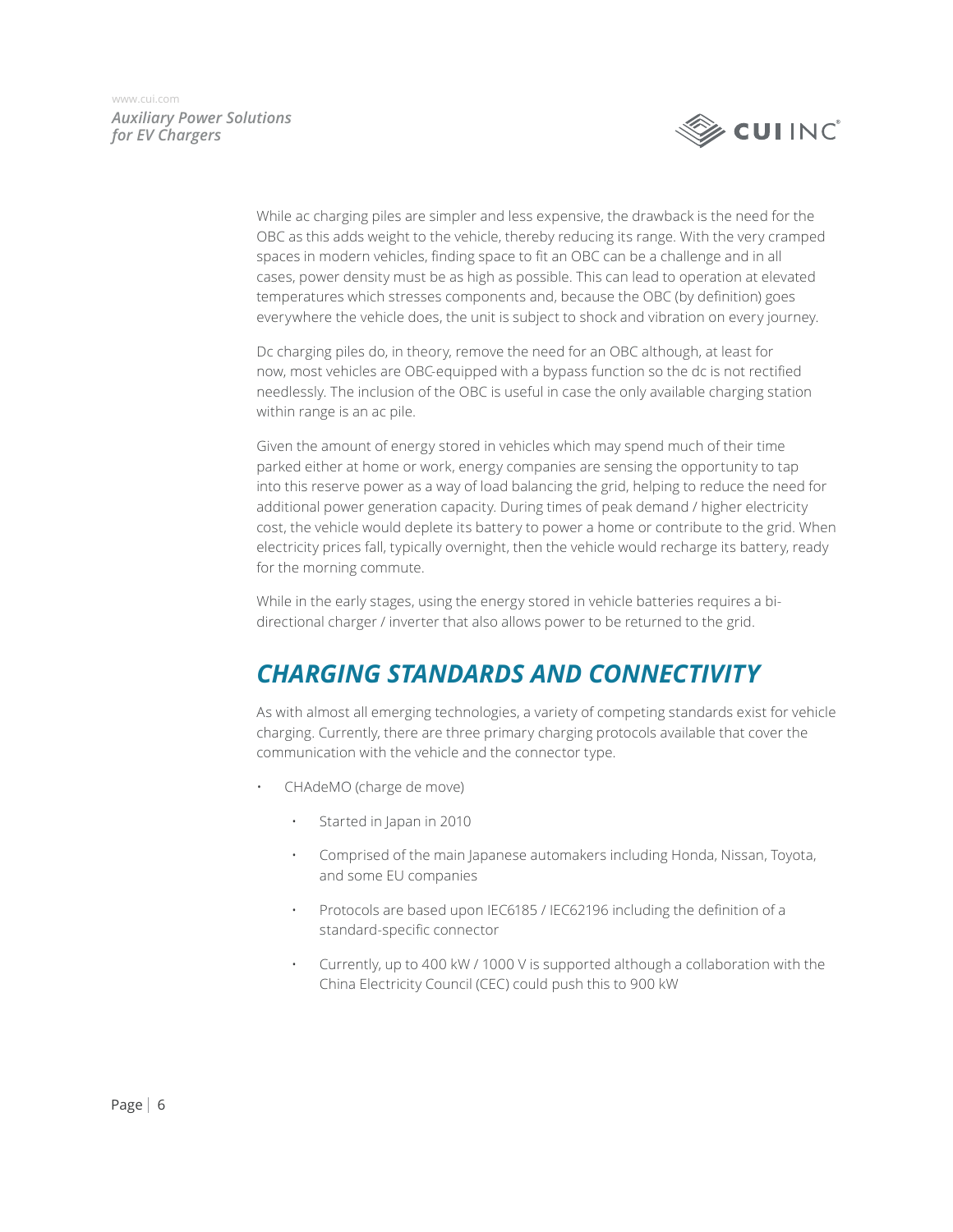

*Figure 4:* CCS1 **CHAdeMO** CCS<sub>2</sub> GB/T **Tesla** *Each of the charging standards has their own unique plug design to carry power and communications*

- Combined Charging System (CCS)
	- Primarily US / European
	- Includes Ford, General Motors, VAG, BMW and several Asian manufacturers
	- Aligned with applicable IEC, SAE and ISO standards and supports ac charging (single- and three-phase) and dc charging
	- Currently above 200 kW capability for dc charging, 350 kW protocols are in preparation
	- CCS created their dc charging connectors (Combo 1 and Combo 2) by adding a two-pin socket for the dc currents to their original ac connectors, allowing both ac and dc charging via the same connector
- Tesla Superchargers
	- Proprietary technology and primarily only for Tesla vehicles
	- Currently deployed with peak power levels of 72 kW, 150 kW (both version 1 and version 2) and 250 kW (version 3)
	- The connector is a proprietary solution in North America but elsewhere vehicles are supplied with adaptors for CHAdeMO or CCS

## *INSIDE THE CHARGING PILES*

While the high-power path between the grid and the vehicle is the primary power conversion required within ac and dc charging piles, these sophisticated devices include a significant amount of control and protection circuitry that requires dedicated power solutions.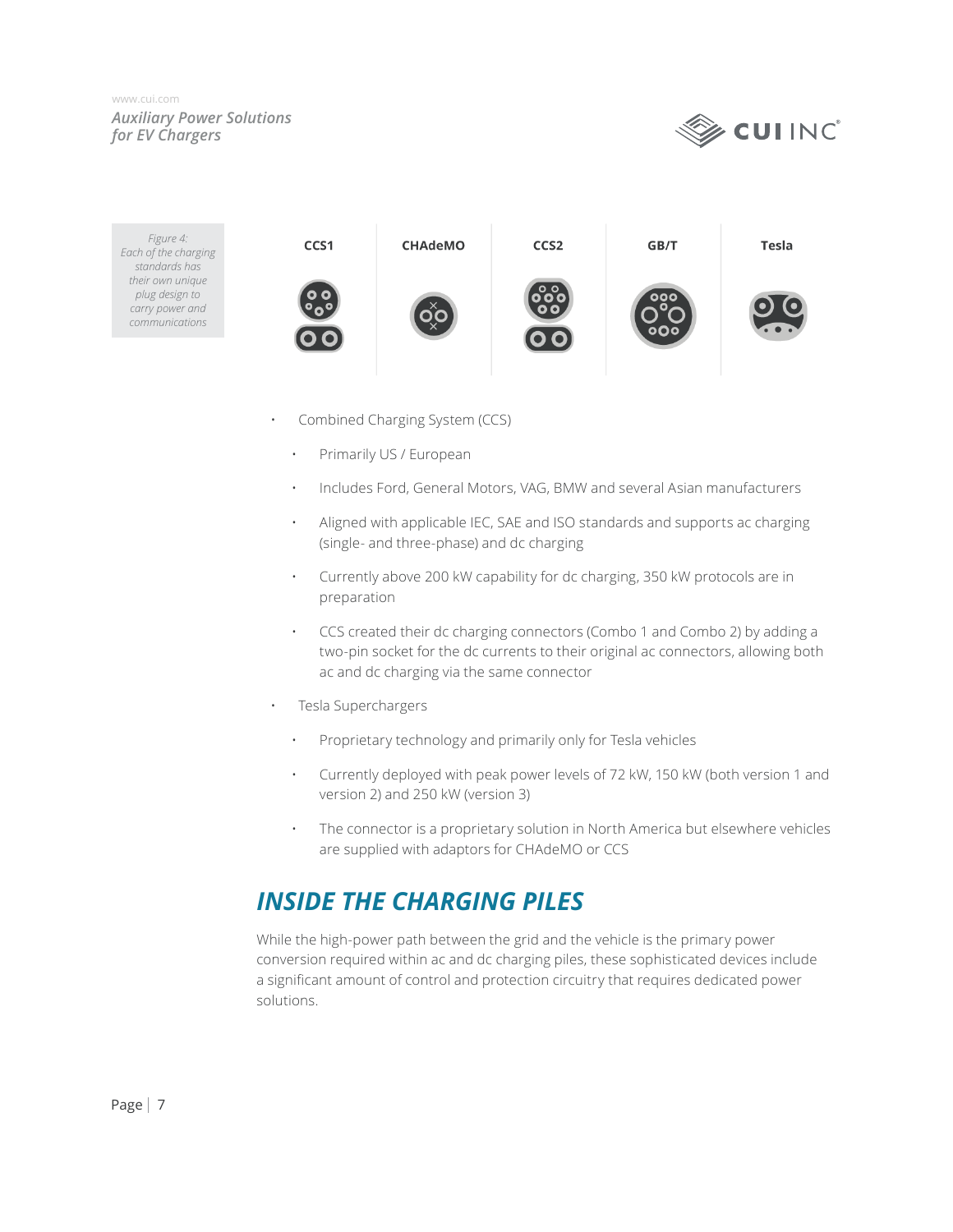



Essentially, both ac and dc charging systems are very similar, with the major difference being the location of the ac-to-dc conversion. An ac charger has a simple pass-through contactor, and the conversion is performed in the vehicle. In the case of dc charging, there is a large ac-dc converter embedded within the charging pile.

The simplest charging pile is the Level 1 ac charging unit, which primarily consists of a large relay to switch the charging power into the OBC on the vehicle. In terms of power rails, the primary rail is 12 V dc and typically comes from a miniature board mount ac/dc with external EMC circuitry to allow for a more compact design.

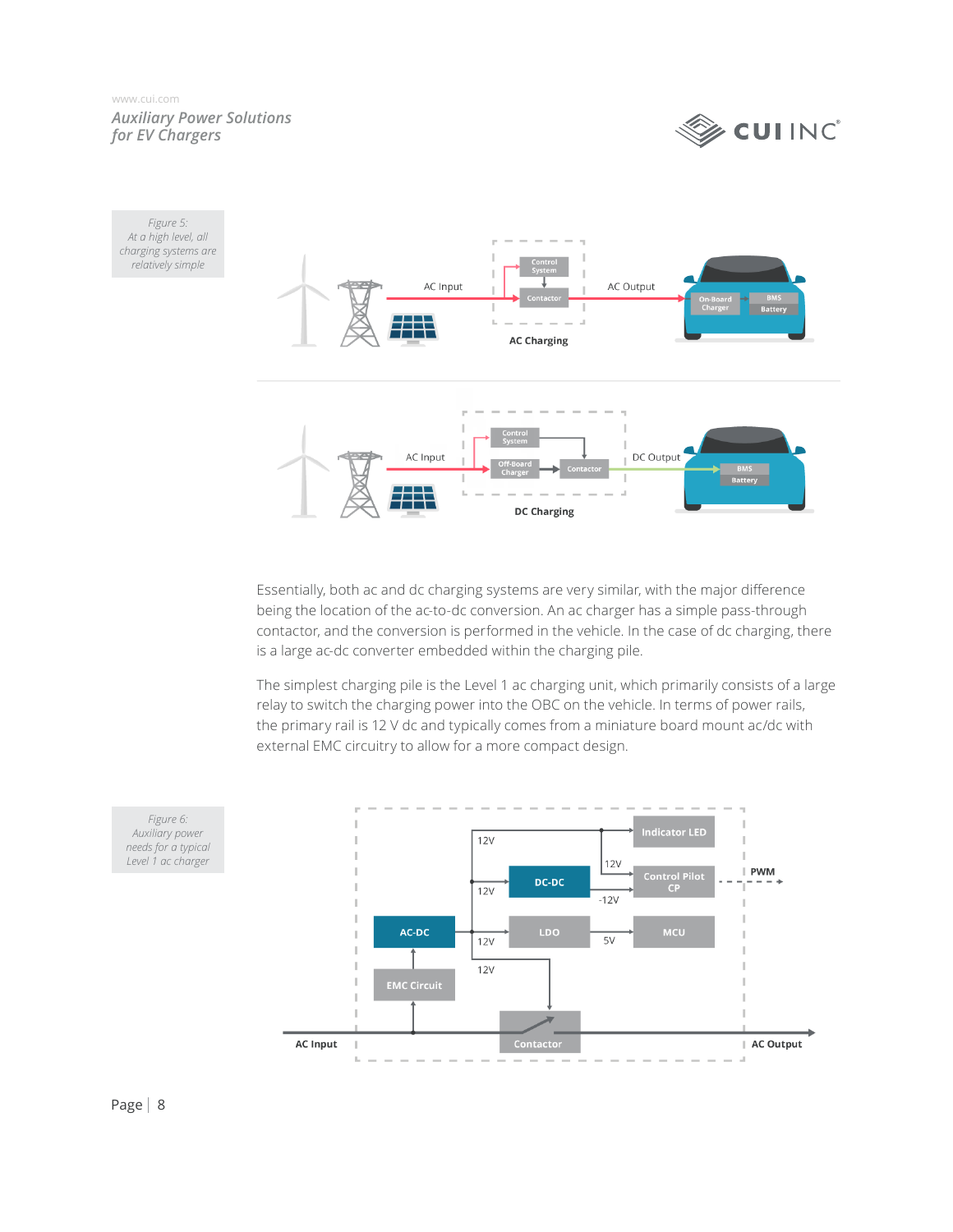*Figure 7: Auxiliary power needs for a typical Level 2 ac charger*



The control pilot, which communicates the charging status and monitors the protected earth connection, requires a +/-12 V dc supply. The positive rail comes from the ac/dc unit, and the negative rail can be generated with a small PCB mount dc-dc converter.

To power the microcontroller the 12 V rail must be stepped down to a lower voltage – here it is shown as 5 V dc, but it could also be a lower voltage depending upon the device selected. The voltage for the MCU can be generated in several ways. As no isolation is required, a small low-dropout regulator could be used (as shown) or equally a simple 'buck' converter (non-isolated point-of-load – NiPOL) could be used as a more efficient option.

Level 2 ac charging units tend to be more complex than level 1 units, with additional features and functions that result in the need for more auxiliary power. However, in level 2 chargers there is usually more space to work with, so the design can be simplified by using an ac/dc with an internal EMI filter.



Downstream from the ac-dc, the solutions are much the same as before. A dc-dc generates the negative rail for the control pilot, but this time we have shown a dc-dc converter for the 5 V rail instead of an LDO, although either could be used.

The architecture changes somewhat when moving to the dc chargers. With additional features including security monitoring, control electronics, LCD display and measurement, as well as the need to power the BMS unit located within the vehicle, more power and more rails are needed.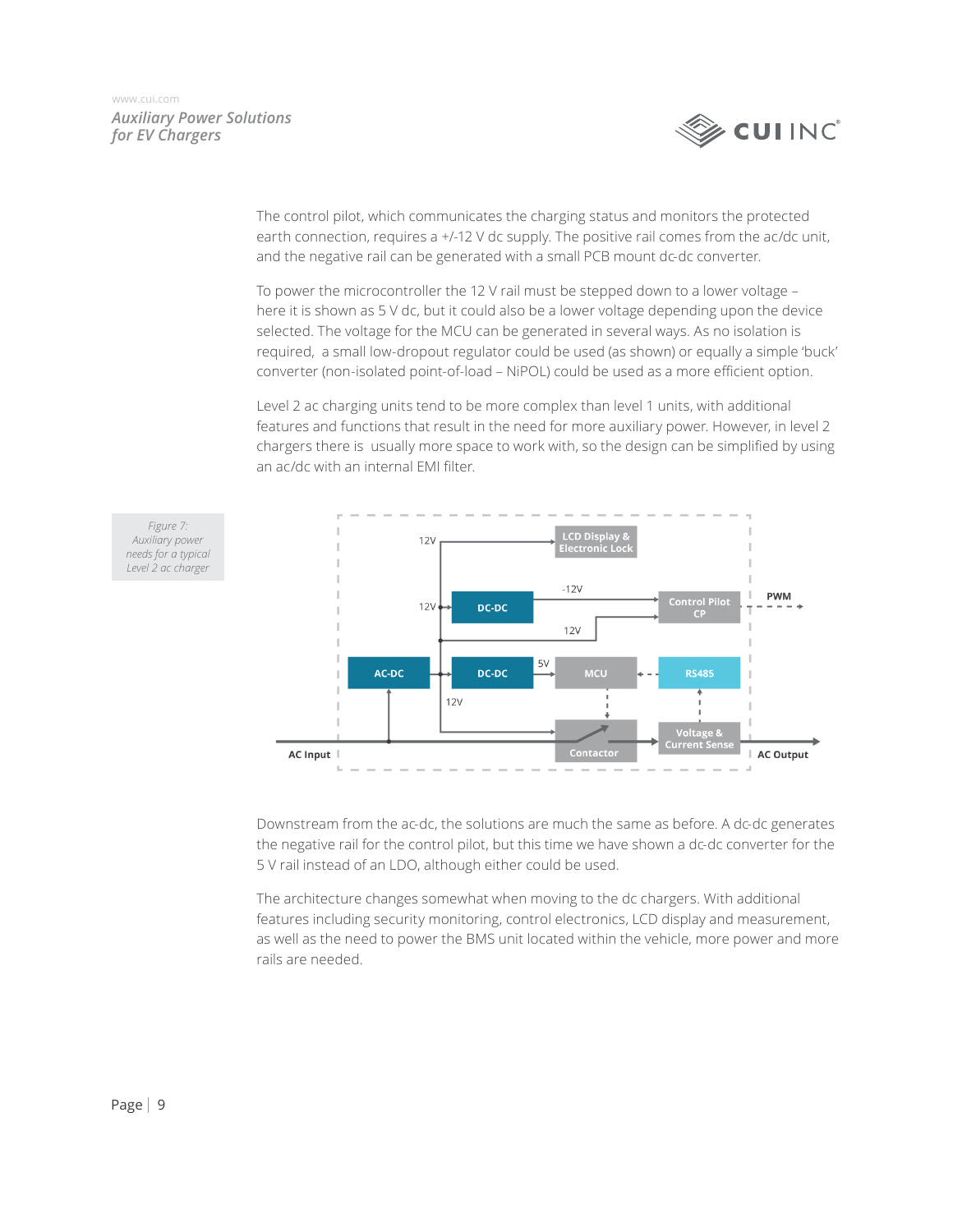## **EUI INC**

*Auxiliary Power Solutions for EV Chargers* [www.cui.com](https://www.cui.com)

> Three-phase ac power is supplied to the charger, often at 480 V ac. The 150 W ac/dc's that supply the auxiliary rails must have an extra wide input so they can run off the single-phase voltage of 277 V ac. At this power level, power factor correction (PFC) is a requirement and is included in each of the ac-dc power supplies. In the case of figure 8, the main auxiliary rail is 24V and supplies the controls, monitor, and display circuits. A second ac/dc supplies a 12 V rail that is fed directly to the BMS unit via the connector.



Again, the MCU requires a 5 V supply which is generated via a 5 V dc-dc converter directly from the 24 V rail.

In addition to providing the correct voltage, there are several other considerations which will affect the power solution used. In these densely-packed high-power systems, a high ambient is to be expected, especially when operating in a hot country. However, in winter in a cold country, the power solution may be required to start up correctly from a sub-zero temperature if the charging pile has been dormant for a while.

EMI performance is important and, when using off-the-shelf modules, this is a known quantity and repeatable. Especially with the Level 3 dc charger, surge performance is an important consideration, and this may necessitate the use of power supplies with increased surge immunity or the addition of protection circuitry within the power system.

In these examples we have shown typical arrangements for charging piles in each of the three levels. In practical applications, there will be differences and possibly more or less features. However, the principles for designing and selecting modular power supplies and converters for any charging pile remains the same.